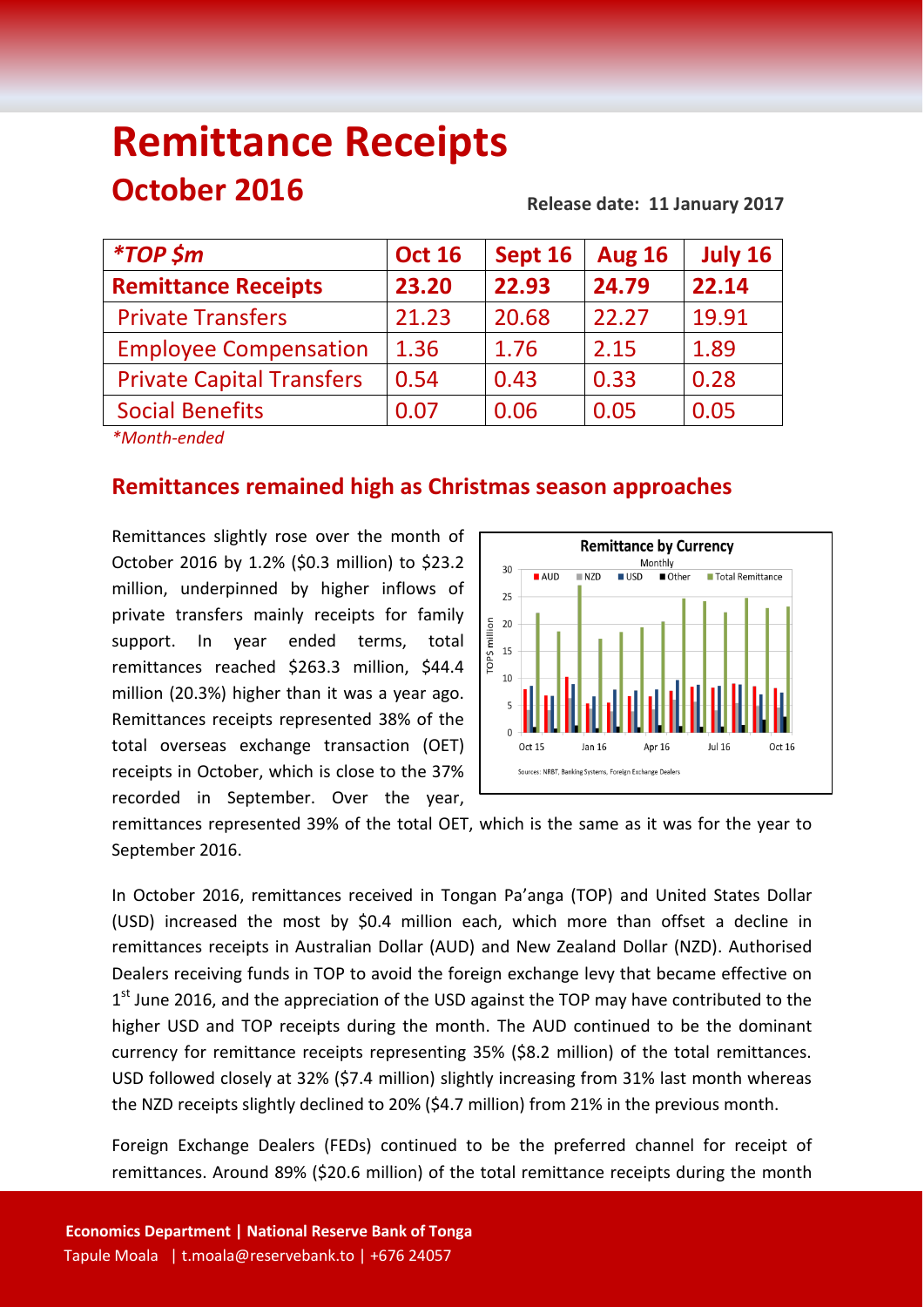were received via FEDs, compared to 90% (\$20.7 million) of the previous month and 85% (\$18.7 million) of October 2015.

# **Private Transfers**

Private transfers which are mostly receipts for family support, hold the largest share of foreign currency inflow, representing 92% (\$21.2 million) of the total remittance receipts and 35% of the total OET receipts in October 2016. Total private transfers slightly rose by 2.3% (\$0.5 million) to \$21.2 million over the month. Receipts of family support in



USD, TOP and NZD rose by \$0.3 million each over the month, which more than offset a decrease in AUD receipts of \$0.4 million over the month. This may have been positive implications of improvement in the economic prospects of the remittance source countries as New Zealand reported improved GDP growth for the June quarter and the United States recorded a rise in real disposable income over the June quarter.

## **Employee Compensation<sup>1</sup>**

Compensation of employees fell by 23% (\$0.4 million) to \$1.4 million over the month. This was driven mostly by a decline in receipts from Recognised Seasonal Employer (RSE) Scheme workers from \$0.6 million to \$0.4 million during the month, which more than offset an increase in other wages and salaries by \$0.2 million. Employee compensation for the last 12 months reached a total of \$19.8 million, of which \$8.6 million were receipts from RSE workers and the remaining \$11.2 million was from other compensation of employees including local experts abroad and local experts serving foreign organizations locally.

#### **Private capital transfers & Social benefits**

Other private transfers for capital expenditures rose by \$0.1 million (26%) to \$0.5 million in October, as a result of households receiving funds for house renovation and construction activities. Social benefits also rose by \$0.02 million (27%) to \$0.07 million, during the month. Private capital transfers and Social benefits accounted for only 3% of the total remittance receipts.

#### **Outlook**

**.** 

Remittances are anticipated to remain high in the upcoming months leading up to the Christmas holidays festive season. The NRBT will continue to closely monitor the remittance receipts given it is the largest source of foreign exchange inflow for the economy.

 $1$  Employee compensation is the sum of wages and salaries from the Recognised Seasonal Employer (RSE) program, Tongan residents working short term overseas, and resident employees serving foreign organizations.